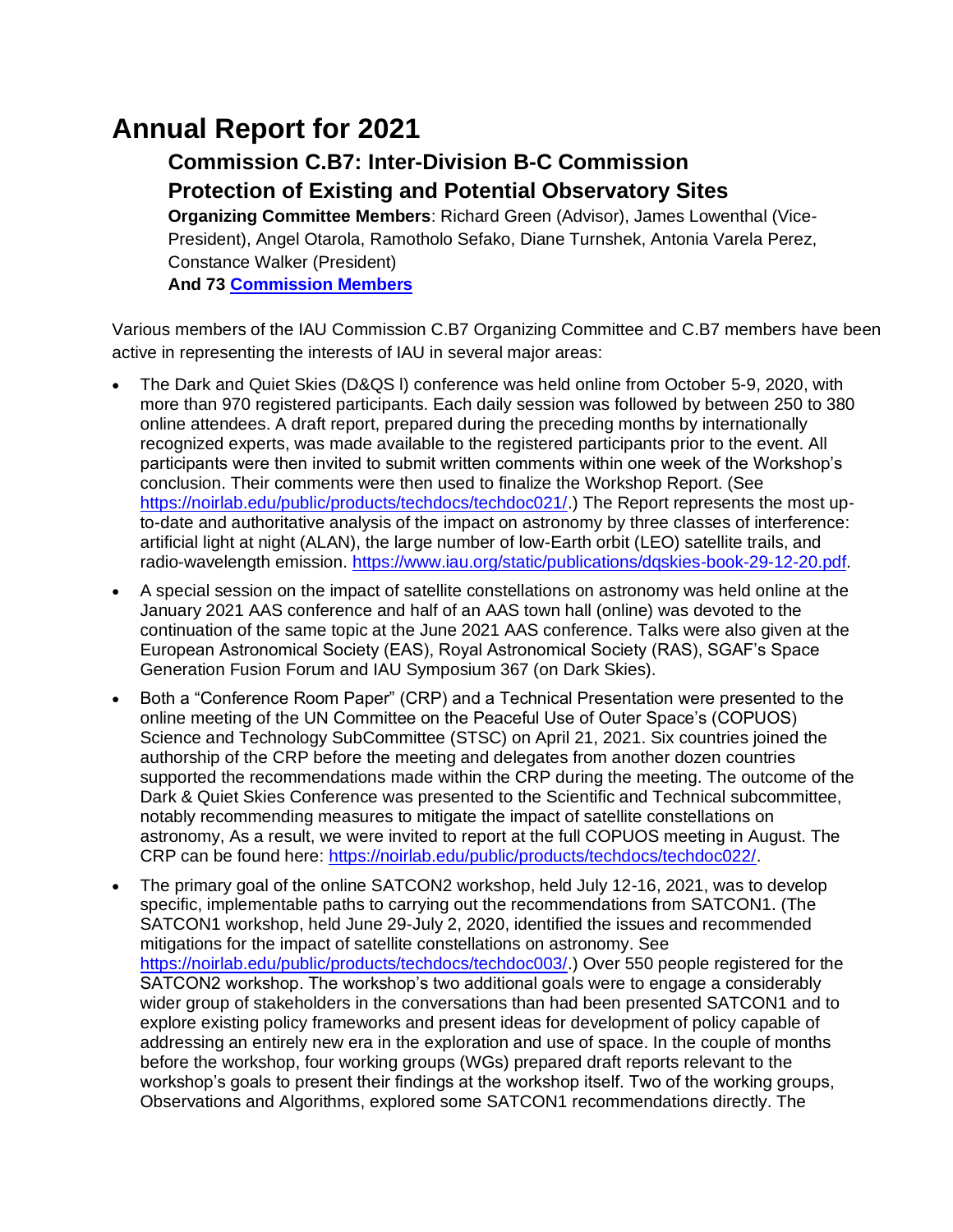Community Engagement working group brought many new voices and perspectives to the issue, and the Policy working group examined regulatory framework and mitigation approaches from national, international, and industry viewpoints. The final combined report of all the chapters is available as of the last week of October 2021. The Executive Report can be found here: [https://noirlab.edu/public/products/techdocs/techdoc031/.](https://noirlab.edu/public/products/techdocs/techdoc031/) The combined report can be found here: [https://noirlab.edu/public/products/techdocs/techdoc033/.](https://noirlab.edu/public/products/techdocs/techdoc033/)

- Several briefings were provided over the year to the NSF, the AURA Board, the NOIRLab Management Oversight Committee, the US Office of Science and Technology Policy, the US Board of Physics and Astronomy at the National Academy of Sciences (NAS), the US Committee on Astronomy and Astrophysics at the NAS, the US Space Studies Board at the NAS, the US National Committee for the IAU at the NAS, the US Astronomy and Astrophysics Advisory Committee, the IAU Executive Committee, the Committee on Space Research (COSPAR), the US FCC, the US FAA, the Satellite Industry Association, EAS, RAS, and the Commission Internationale de l´Eclairage (CIE) and many committees and staffers in Washington, DC, USA.
- A presentation was made to the delegates of the hybrid UN COPUOS in August to request a single agenda item dedicated to the topic of satellite constellations' impact on astronomy and society. Consensus was not reached and the request will be revisited at the in-person UN COPUOS Science and Technology Sub-Committee meeting in February 2022. We were also asked to present at the STSC symposium on Dark and Quiet Skies at that time.
- In September 2021, NOIRLab and SKAO in partnership submitted a proposal in response to the IAU call for a Center for the Protection of the Dark and Quiet Sky from Satellite Constellation Interference. The proposal was accepted and the IAU Center (abbreviated to IAU CPS) officially opened on April 1, 2022.
- The Dark and Quiet Skies ll conference from October 3-7, 2021 focused on the technical and political actions needed to implement the recommendations from D&QS l, in particular identifying which stakeholders and partners would need to collaborate to implement a satisfactory solution for the preservation of dark and quiet skies. Specifically the topics concentrated on satellite constellations' impact on astronomy and society, artificial light at night and radio astronomy. The conference was to be hybrid, but an erupting volcano on the Canary Island of La Palma, caused the conference to be moved entirely online, to not use the resources needed on the island for its inhabitants. The conference program included invited talks as well as contributions selected through a call for abstracts. A total of 724 individuals, 32 percent of whom were women, registered to attend the conference; 77 countries were represented. On average 140 were attending at any one time. Results from the conference will be presented at the UN COPUOS STSC meeting in February 2022.
- From the IAU UNCOPUOS Science and Technology SubCommittee (STSC) report, A/AC.105/C.1/L.394/Add.7: the Subcommittee, at its 955th meeting, on 7 February, agreed to include item 18, entitled "General exchange of views on dark and quiet skies for science and society", as a single issue/item for discussion on the agenda of the fifty-ninth session of the Subcommittee. The representatives of Algeria, Australia, Austria, Chile, Czechia, France, Germany, Indonesia, Italy, the Russian Federation, South Africa, Spain, Turkey, the United Kingdom and the United States made statements under agenda item 18. The observers for IAU and the Square Kilometer Array Observatory also made statements under the item. During the general exchange of views, statements relating to the item were made by representatives of other member States. The Subcommittee had before it the following: (a) Report on the United Nations/Spain/International Astronomical Union Conference on Dark and Quiet Skies for Science and Society (A/AC.105/1255); (b) Note by the Secretariat containing a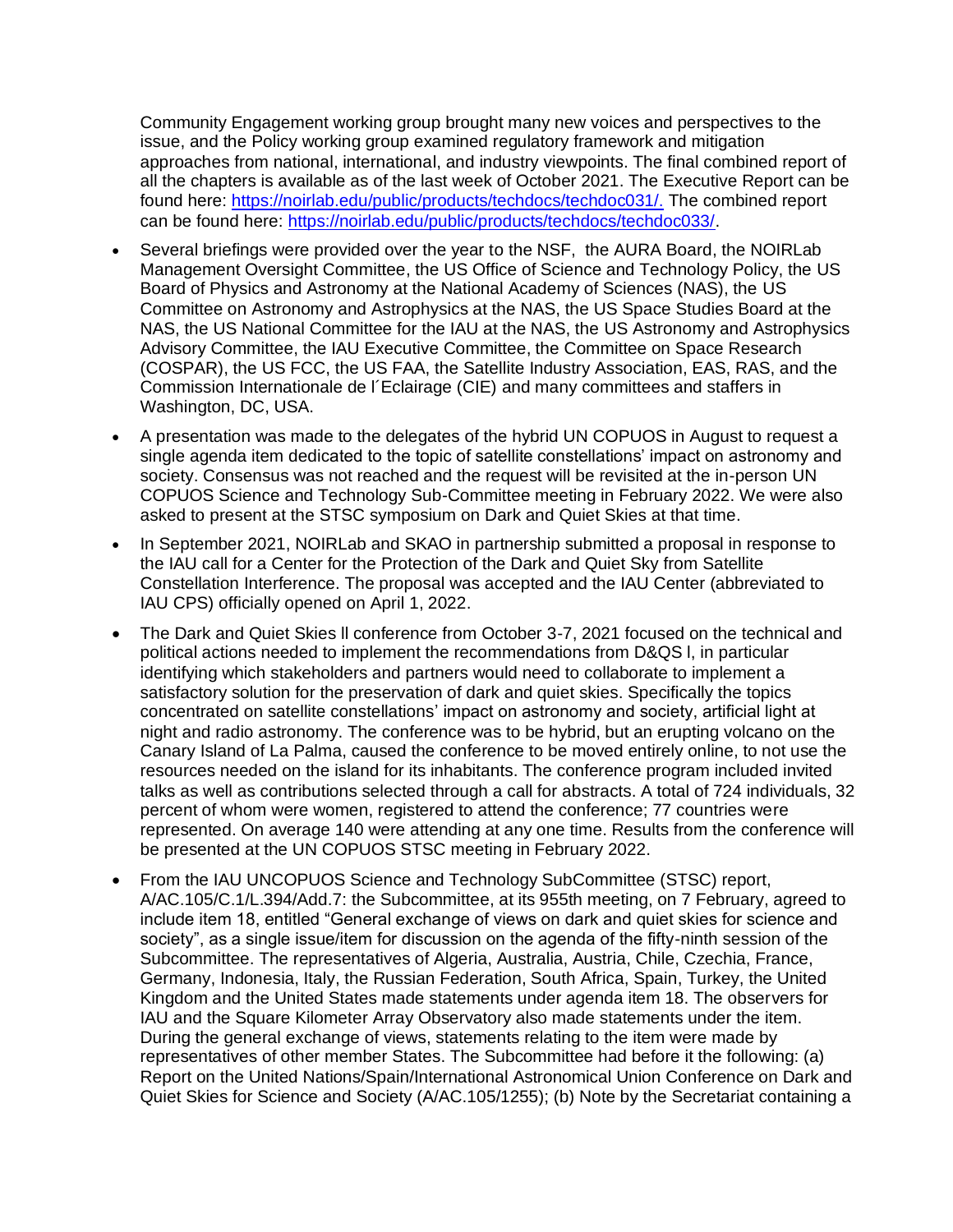summary of discussions on dark and quiet skies for science and society (A/AC.105/1257); (c) Working paper entitled "Protection of dark and quiet skies", prepared by Austria, Chile, the Dominican Republic, Slovakia, Spain, IAU, ESO and the Square Kilometer Array Observatory (A/AC.105/C.1/L.396). The Subcommittee noted that, as an ever-increasing number of stakeholders, including private entities, were launching spacecraft into orbit, concerns had been raised about spacecraft that reflected sunlight into astronomical telescopes or crossed their field of view, thereby degrading astronomical observations. Some delegations expressed the view that astronomical observations for both optical and radio astronomy were an essential aspect of space activities and should be protected from interference. Astronomical observations from space and Earth-based installations supported the ability to understand the universe, enabled deep space navigation and exploration and provided early warning detection of near-Earth objects. Some regions had already established practices to preserve the darkness of the sky. The delegations expressing that view encouraged States to follow the examples of those that had implemented regulatory actions to protect astronomy from A/AC.105/C.1/L.394/Add.7 4/5 V.22-00846 artificial light at night in defined areas. Mitigation measures against interference from satellite constellations had been implemented by industry in some cases, especially when it had been possible to engage with astronomers early in the project cycle. In addition, astronomers were devising other ways to reduce the impact of constellations. Some delegations welcomed the initiative taken by IAU in inviting delegations to engage with its recently opened Centre for the Protection of the Dark and Quiet Sky from Satellite Constellation Interference. The view was expressed that issues identified in relation to artificial light at night would be best discussed at the national level. Some delegations expressed the view that, owing to the rapid evolution in launches of satellite constellations, the ongoing exchange of views on dark and quiet skies should continue to take place in the Subcommittee, with an agenda item on dark and quiet skies for science and society to be included in future sessions of the Subcommittee.

- In addition, several C.B7 members (and D&QS Protection EC WG members and D&QS WG members) presented at the STSC Industry Symposium at the STSC meeting. The two-hour Industry Symposium focuses annually on one theme only and this year it was on satellite constellations' impact on astronomy and the mitigations possible. The symposium was a major opportunity to inform the UN Delegates and to "go on the record". Emphasis was placed on the growing partnership between the astronomy community and industry in achieving feasible solutions.
- Planning by EC WG and C.B7 OC members for the IAU GA2022 Focus Meeting on "Toward a World Standard on Dark & Quiet Sky Protection" is actively taking place.
- Note: future plans in last year's C.B7 triennial report (the D&QS II Conference establishment of the IAU Centre & reporting back to the STSC) were accomplished.

Included here is the work accomplished by the one C.B7 Working Group, WG on Site Protection:

# **Annual Report for 2021**

## **Inter-Division B-C Commission WG Site Protection**

**Chair:** Richard Green **Co-Chair:** Saeko Hayashi **Members:** Elizabeth Alvarez, Zouhair Benkhaldoun, Yvan Dutil, Nalini Heeralall-Issur, Qing LIN, Harvey Liszt, Tushar Prabhu, Margarita Rosado, Ramotholo Sefako, R. Chris Smith, Jun TAO, Richard Wainscoat, Constance Walker, Haiyan ZHANG, Yongheng ZHAO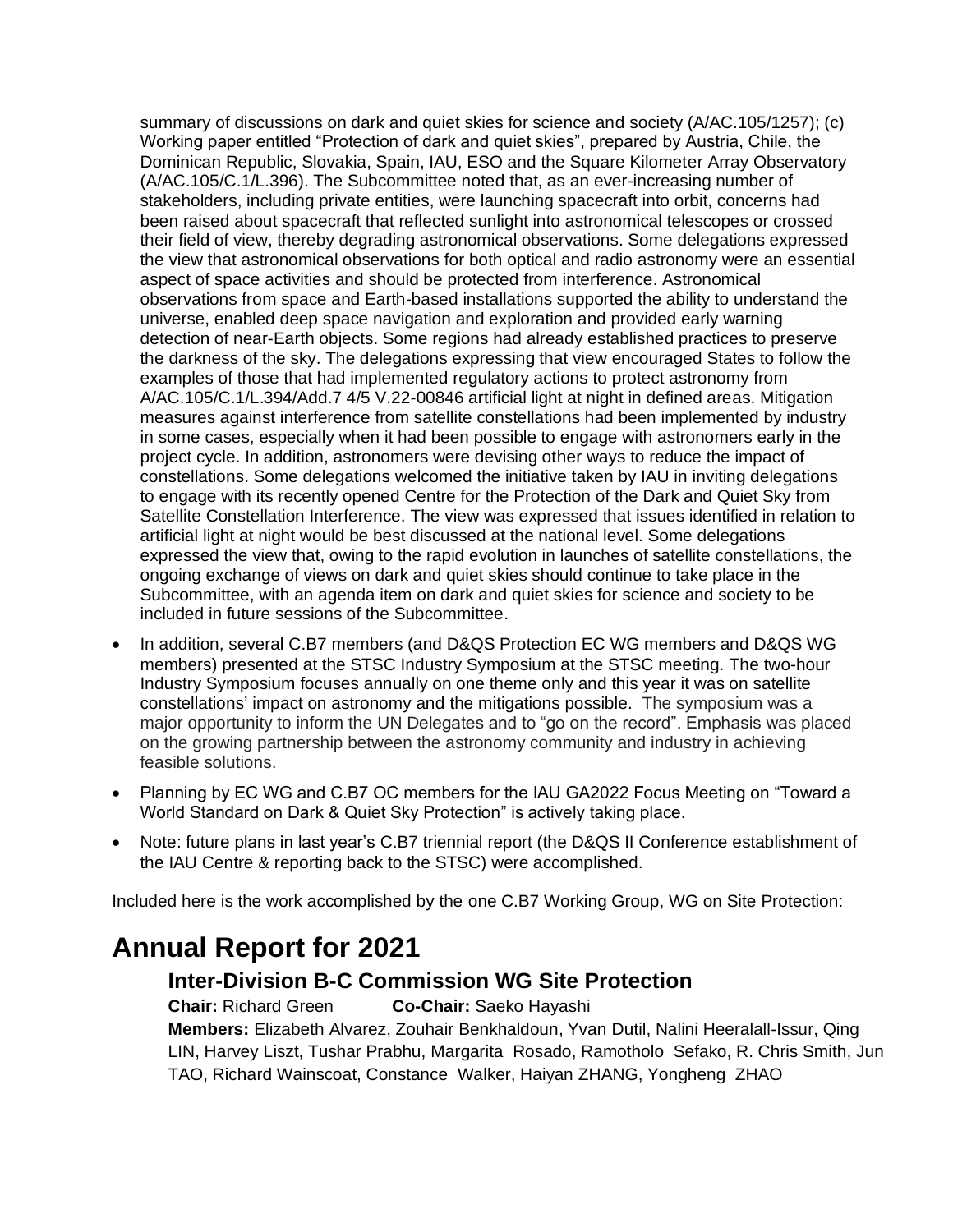On the basis of their proposal, the Working Group on *Site Protection* and its parent Inter-Division B-C Commission of *Protection of Existing and Potential Observatory Sites* renewed for the current triennium (2021-2024) at the IAU business meeting held at the time originally scheduled for the General Assembly in 2021. These groups intend to provide a moderated forum for discussion of local issues and to encourage sharing of local experience as a general resource.

The emphasis of the Working Group and its members is on reduction of ground-based sources of artificial light at night (**ALAN**). Complementary effort on the critical issue of the impact of satellite constellations is the purview of the Executive Committee Working Group and the IAU Centre for the Protection of the Dark and Quiet Sky from Satellite Constellations. (See above.)

### **Major Objectives:**

- Support the IAU effort to obtain United Nation's endorsement of dark/quiet sky protection through the UN Committee on the Peaceful Uses of Outer Space (**UNCOPUOS**).
- Support implementation of the framework of the Dark & Quiet Skies (**D&QS**) Conference Report for observatory site protection, including regional planning based on detailed modeling, dynamic usage zones, and active lighting control.
- Provide a forum for astronomer efforts to enhance local and national legal frameworks for dark/quiet sky protection in the near zones around observatories in the context of the D&QS recommendations.
- Coordinate efforts with Commission B4 Radio Astronomy to limit radio-frequency interference at radio telescopes from ground-based interference.
- Provide the technical interface to the International Commission on Illumination / Commission Internationale de l'eclairage (**CIE**) for development of outdoor lighting standards that protect the dark sky and implementation of the D&QS framework.
- Evaluate requests for IAU endorsement of proposals for special protection status to other entities, such as International Dark-Sky Association (**IDA**).
- Educate professional colleagues about the urgency of site protection issues; provide supporting materials for their public presentations.

#### **Dark and Quiet Skies Conference**

The Site Protection Working Group through its members expended its primary effort in support of the (second) Dark and Quiet Skies Conference, co-sponsored by the IAU, the Instituto de Astrofisica de Canarias (**IAC**), and the United Nations Office of Outer Space Affairs (**UNOOSA**). The purpose was to develop a set of policy recommendations for consideration and approval by UNCOPUOS through its Scientific and Technical Committee. The opportunity was originated by former IAU General Secretary, Piero Benvenuti, in collaboration with Simonetta Di Pippo, the former Director of UNOOSA.

The Conference Scientific Organizing Committee (SOC) was chaired by the Commission B7 President / Executive Committee WG *[Dark and Quiet Sky Protection](https://www.iau.org/science/scientific_bodies/working_groups/286/)* Chair, Constance Walker, with support from UNOOSA staffer, Nathalie Ricard. The original intention was to hold the conference in person in Santa Cruz de La Palma, Spain in early October, 2021, but because of travel and other restrictions from the volcanic eruption, the conference was held virtually, with more than 900 global registrants.

The outcome of the process was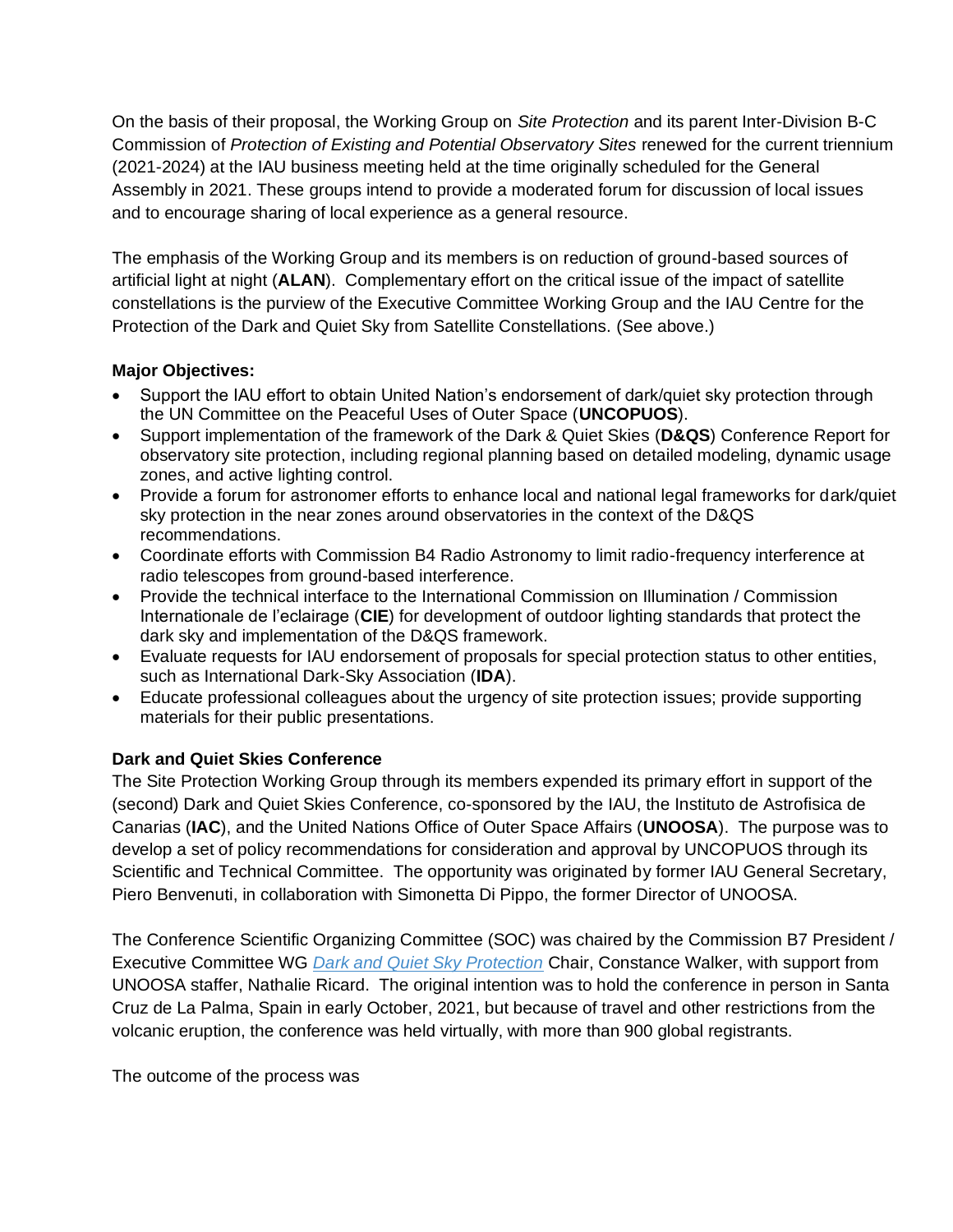- a technical document, *Dark and Quiet Skies II for Science and Society*  [\(https://www.iau.org/static/science/scientific\\_bodies/working\\_groups/286/dark-quiet-skies-2](https://www.iau.org/static/science/scientific_bodies/working_groups/286/dark-quiet-skies-2-working-groups-reports.pdf) [working-groups-reports.pdf\)](https://www.iau.org/static/science/scientific_bodies/working_groups/286/dark-quiet-skies-2-working-groups-reports.pdf),
- a 'Working Paper' (https://www.unoosa.org/res/oosadoc/data/documents/2022/aac\_105c\_1l/aac\_105c\_1l\_396\_0\_html /AC105\_C1\_L396E.pdf),

with summary recommendations formatted for consideration by UNCOPUOS.

The D&QS2 ALAN Working Group was one of three topic-focused working groups which met several times over the course of the spring and summer of 2021 in order to prepare draft reports for presentation and to plan the format of their topic at the Conference in October. (The other two were on satellite constellations and radio astronomy.) The input from the workshop participants was then taken into account in producing the versions of the technical document and Working Paper referenced above.

The D&QS2 ALAN Working Group recommendations and documents focused on implementation, based on the hard-won technical consensus of Dark and Quiet Skies I. The D&QS1 and 2 Working Group membership included participants from lighting engineering and lighting manufacturing associations, as well as experts in astro- and nature tourism, environment and human health. Three ALAN Working Group members disagreed with the consensus outcome from D&QS1 as containing too many compromises and could not support the final recommendations as presented in the D&QS2 Working Group report. However, the implementation plan was a strong consensus based on principles of good lighting, and including the forward-looking concepts of regional lighting management and active control enabling active lighting zone requirements.

Commission C.B7 and its Site Protection WG members played very active roles in the research and development of the report. IAU officers and members of other commissions are listed in parentheses. Richard Green (co-chair), James Lowenthal (co-chair), (Antonia M. Varéla Perez (co-chair)), Zouhair Benkhaldoun, Andreas Haenel, Casiana Muñoz-Tuñon, Salvador Ribas, Connie Walker.

The April, 2022 meeting of the UNCOPUOS Scientific and Technical Subcommittee included a twohour virtual symposium to present dark and quiet skies issues to the delegates. The Working Paper received support, so that the item will be on the agenda for further discussion and action next year, although the emphasis will be on satellite constellations, as discussed in the EC Working Group report.

### **Interaction with CIE**

The Site Protection Working Group is the practical organizational interface for IAU to the international lighting engineering organization, CIE. There is a strong basis for joint advocacy for good outdoor lighting practices and practical research that further the aims of protecting the dark sky. Their CEO participated in the D&QS2 SOC. The fourth co-chair of the D&QS2 ALAN Working Group was from the CIE. Richard Green presented a summary of that WG report to CIE Division 4. Richard Wainscoat is IAU's official liaison to the CIE, and participates in some of their Technical Committees. An MOU is under development to formalize the shared goals and modes of interaction between the two professional societies.